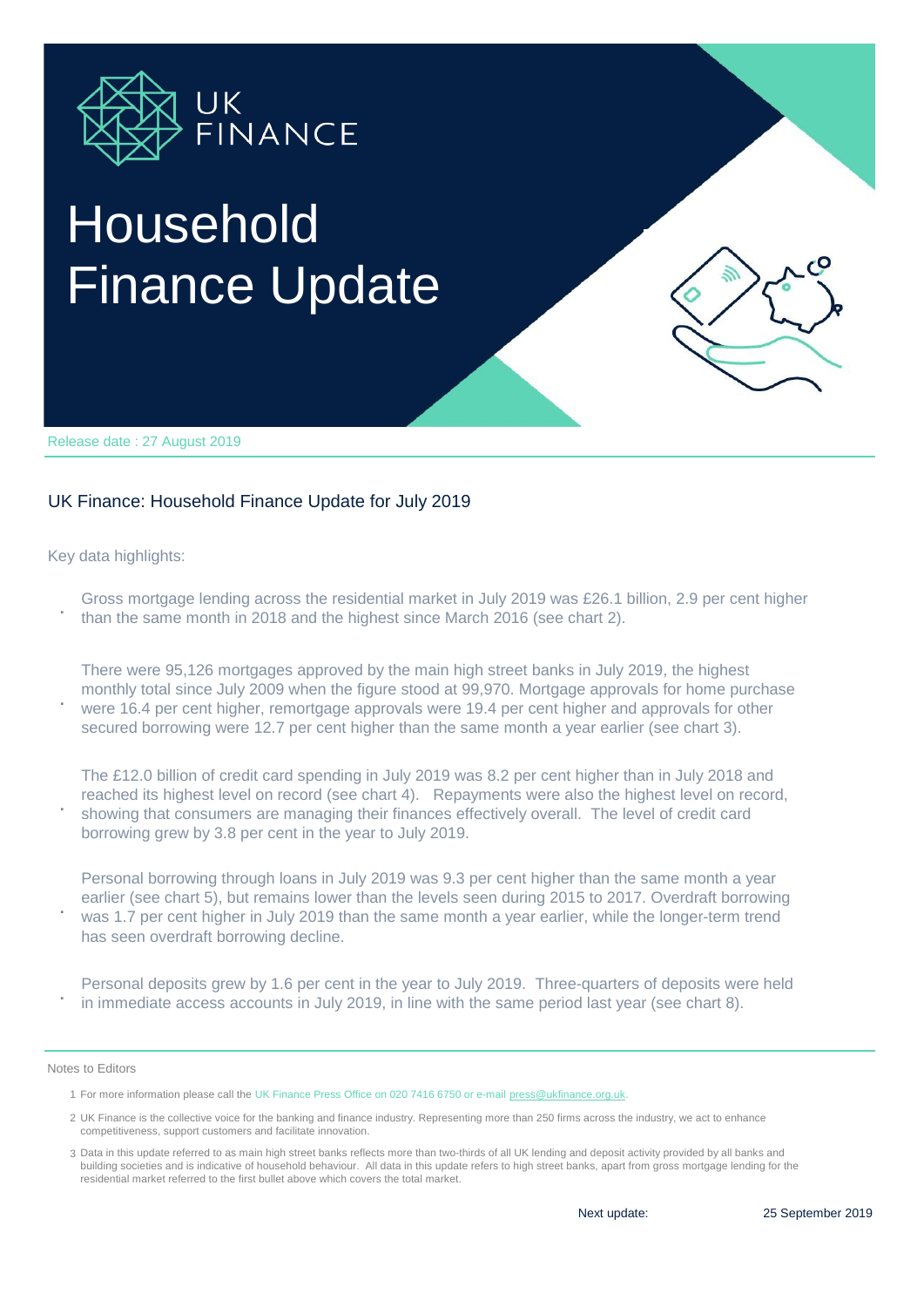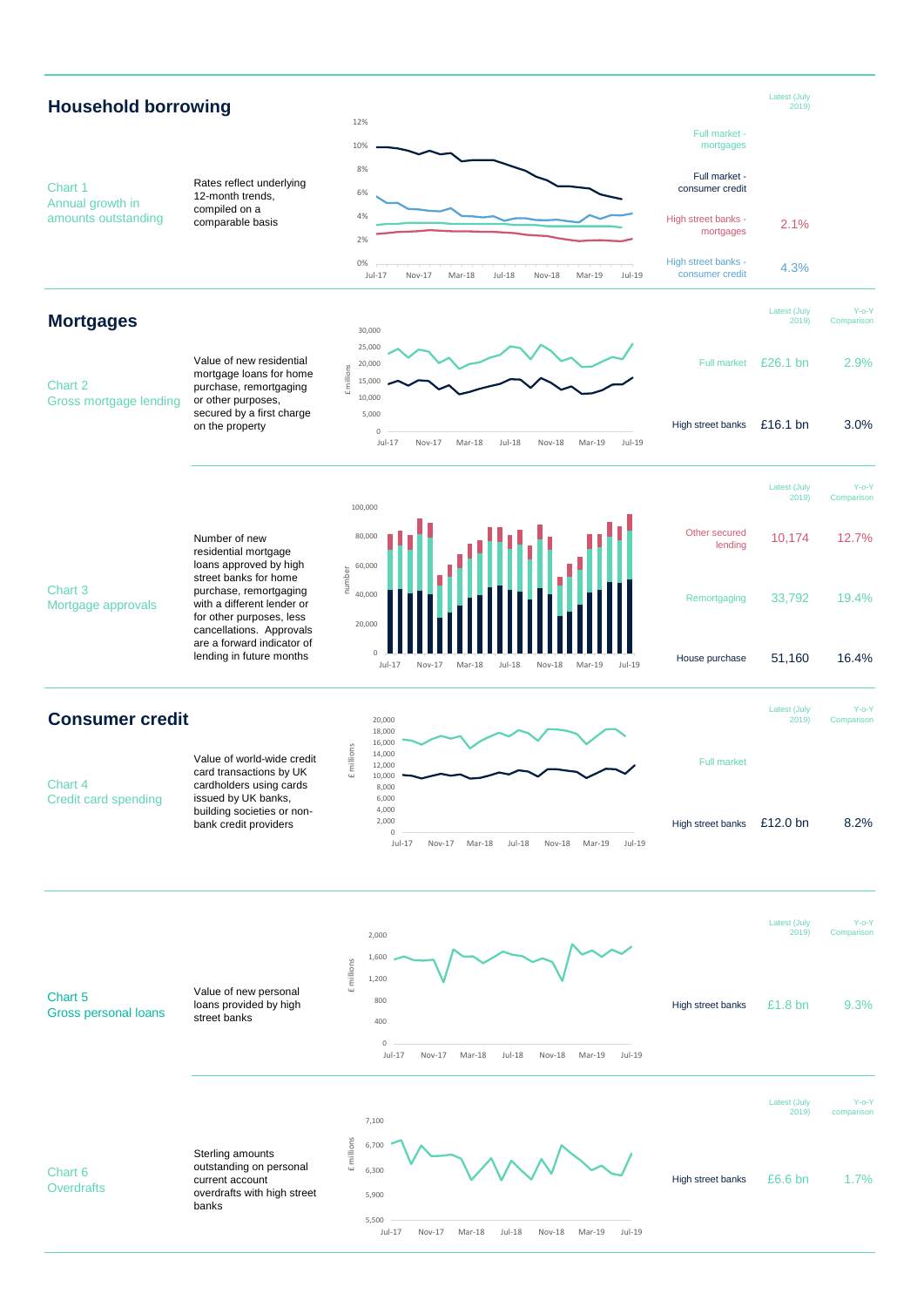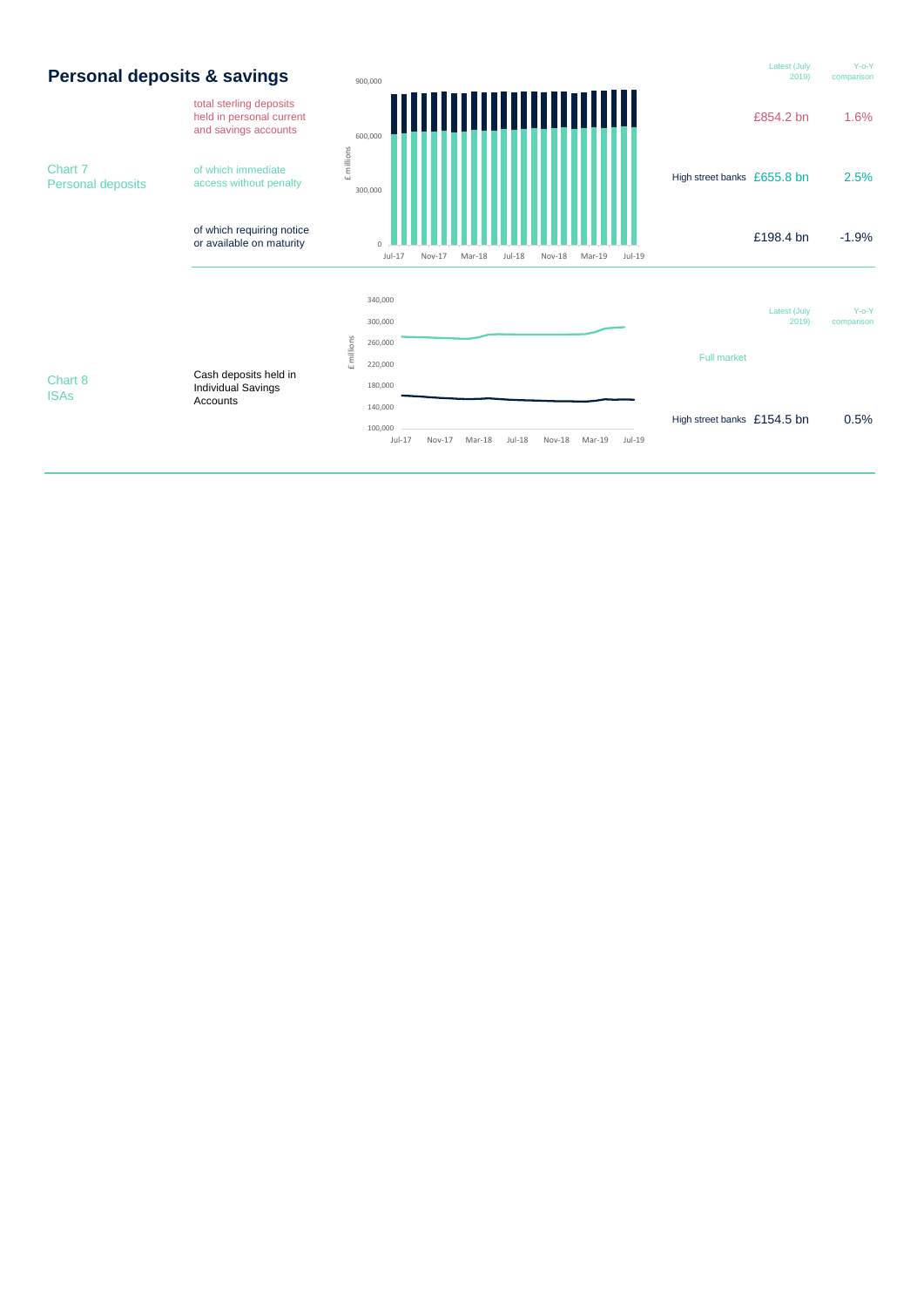| <b>Mortgages</b>                                           |                    | <b>Jul-18</b> | Aug-18  | Sep-18  | <b>Oct-18</b> | <b>Nov-18</b> | <b>Dec-18</b> | Jan-19        | Feb-19  | <b>Mar-19</b> | Apr-19  | <b>May-19</b> | Jun-19        | <b>Jul-19</b> |             |
|------------------------------------------------------------|--------------------|---------------|---------|---------|---------------|---------------|---------------|---------------|---------|---------------|---------|---------------|---------------|---------------|-------------|
| Gross mortgage lending<br>$(\text{Emns})$                  | <b>Full market</b> | 25,357        | 24,781  | 21,500  | 25,829        | 23,985        | 20,959        | 21,988        | 19,247  | 19,360        | 20,817  | 22,173        | 21,516        | 26,100        | BOE/<br>est |
|                                                            | High street banks  | 15,599        | 15,474  | 13,032  | 15,962        | 14,524        | 12,454        | 13,447        | 11,251  | 11,422        | 12,326  | 14,006        | 14,062        | 16,073        | <b>HSB</b>  |
| Mortgage approvals                                         | Home purchase      | 43,967        | 42,581  | 37,348  | 45,289        | 40,800        | 26,145        | 29,159        | 33,621  | 42,328        | 44,034  | 49,683        | 48,539        | 51,160        | <b>HP</b>   |
|                                                            | Remortgaging       | 28,294        | 32,457  | 27,676  | 33,505        | 30,736        | 20,653        | 23,618        | 24,281  | 30,063        | 29,014  | 30,579        | 29,415        | 33,792        | R           |
|                                                            | Other loans        | 9,024         | 9,519   | 8,614   | 9,619         | 8,591         | 5,634         | 8,353         | 8,352   | 9,239         | 8,557   | 9,712         | 9,059         | 10,174        | OL          |
| Annual growth in mortgage<br>amounts outstanding           | <b>Full market</b> | 3.4%          | 3.3%    | 3.3%    | 3.3%          | 3.2%          | 3.2%          | 3.2%          | 3.2%    | 3.2%          | 3.2%    | 3.2%          | 3.1%          |               | <b>BOE</b>  |
|                                                            | High street banks  | 2.7%          | 2.6%    | 2.5%    | 2.4%          | 2.4%          | 2.2%          | 2.1%          | 1.9%    | 2.0%          | 2.0%    | 2.0%          | 1.9%          |               | 2.1% Growth |
| <b>Consumer credit</b>                                     |                    | <b>Jul-18</b> | Aug-18  | Sep-18  | <b>Oct-18</b> | <b>Nov-18</b> | <b>Dec-18</b> | Jan-19        | Feb-19  | <b>Mar-19</b> | Apr-19  | <b>May-19</b> | Jun-19        | <b>Jul-19</b> |             |
| Annual growth in consumer<br>credit                        | <b>Full market</b> | 8.5%          | 8.2%    | 7.9%    | 7.4%          | 7.1%          | 6.6%          | 6.6%          | 6.5%    | 6.4%          | 5.9%    | 5.7%          | 5.5%          |               | <b>BOE</b>  |
|                                                            | High street banks  | 3.7%          | 3.9%    | 3.9%    | 3.7%          | 3.7%          | 3.8%          | 3.6%          | 3.5%    | 4.1%          | 3.8%    | 4.1%          | 4.1%          | 4.3%          | Growth      |
| <b>Credit card spending</b><br>$(\text{Emns})$             | <b>Full market</b> | 18,283        | 17,755  | 16,368  | 18,450        | 18,391        | 18,157        | 17,612        | 15,754  | 17,107        | 18,428  | 18,473        | 17,193        |               | <b>BOE</b>  |
|                                                            | High street banks  | 11,108        | 10,887  | 9,974   | 11,311        | 11,271        | 11,034        | 10,823        | 9,716   | 10,532        | 11,373  | 11,299        | 10,487        | 12,014        | <b>HSB</b>  |
| Annual growth in credit card<br>credit amounts outstanding | <b>Full market</b> | 8.9%          | 8.9%    | 8.6%    | 8.2%          | 7.8%          | 7.0%          | 6.5%          | 6.3%    | 6.6%          | 5.8%    | 5.5%          | 5.1%          |               | <b>BOE</b>  |
|                                                            | High street banks  | 5.3%          | 5.7%    | 5.5%    | 5.1%          | 4.8%          | 4.2%          | 3.8%          | 3.7%    | 4.3%          | 4.1%    | 4.3%          | 4.0%          | 3.8%          | Growth      |
| Gross & net personal loans<br>$(\text{Emns})$              | High street banks  | 1,647         | 1,621   | 1,511   | 1,582         | 1,512         | 1,160         | 1,846         | 1,652   | 1,729         | 1,609   | 1,743         | 1,664         | 1,800         | gross       |
|                                                            |                    | $-140$        | $-40$   | $-150$  | $-115$        | $-142$        | $-316$        | 185           | 25      | $-32$         | $-90$   | 94            | 111           | 185           | <b>Net</b>  |
| <b>Overdrafts</b><br>$(\text{Emns})$                       | High street banks  | 6,464         | 6,303   | 6,159   | 6,487         | 6,248         | 6,709         | 6,575         | 6,453   | 6,307         | 6,382   | 6,254         | 6,223         | 6,576         | O/S         |
|                                                            |                    | 320           | $-157$  | $-142$  | 330           | $-230$        | 467           | $-128$        | $-106$  | $-140$        | 85      | $-121$        | $-25$         | 368           | <b>Net</b>  |
|                                                            | High street banks  | 44,270        | 44,042  | 43,735  | 43,935        | 43,501        | 43,615        | 43,630        | 43,447  | 43,231        | 43,162  | 43,089        | 43,134        | 43,587        | O/S         |
| Annual growth in loan &<br>overdraft amounts               | High street banks  | 180           | $-197$  | $-292$  | 214           | $-371$        | 151           | 57            | $-81$   | $-173$        | $-5$    | $-28$         | 86            | 552           | <b>Net</b>  |
| outstanding<br>$(\text{Emns})$                             | <b>Full market</b> | 8.3%          | 7.9%    | 7.5%    | 7.0%          | 6.8%          | 6.4%          | 6.7%          | 6.6%    | 6.3%          | 6.0%    | 5.7%          | 5.7%          |               | <b>BOE</b>  |
|                                                            | High street banks  | 2.1%          | 2.1%    | 2.3%    | 2.4%          | 2.6%          | 3.3%          | 3.4%          | 3.3%    | 4.0%          | 3.5%    | 3.9%          | 4.2%          |               | 4.7% Growth |
| <b>Personal deposits &amp; savings</b>                     |                    | <b>Jul-18</b> | Aug-18  | Sep-18  | <b>Oct-18</b> | <b>Nov-18</b> | <b>Dec-18</b> | <b>Jan-19</b> | Feb-19  | Mar-19        | Apr-19  | <b>May-19</b> | <b>Jun-19</b> | <b>Jul-19</b> |             |
| <b>Personal deposits (£mns)</b>                            |                    | 841,857       | 847,041 | 848,597 | 843,763       | 847,937       | 848,611       | 838,285       | 842,690 | 849,297       | 849,497 | 854,278       | 858,123       | 854,214       | O/S         |
| of which instant access                                    | High street banks  | 639,644       | 645,644 | 647,663 | 644,261       | 650,041       | 651,600       | 642,271       | 646,684 | 652,090       | 649,566 | 654,629       | 658,764       | 655,819       | O/S         |
| of which notice or time                                    |                    | 202,214       | 201,397 | 200,934 | 199,501       | 197,895       | 197,011       | 196,013       | 196,007 | 197,207       | 199,930 | 199,650       | 199,358       | 198,395       | O/S         |
|                                                            |                    | 1.2%          | 1.2%    | 0.9%    | 0.7%          | 0.6%          | 0.6%          | 0.4%          | 0.6%    | 0.4%          | 0.9%    | 1.2%          | 1.3%          | 1.6%          | Growth      |
| ISAs (included above)<br>$(\text{Emns})$                   | Full market        | 276,915       | 276,605 | 276,851 | 276,953       | 276,725       | 276,881       | 277,032       | 277,608 | 281,396       | 288,185 | 289,582       | 290,679       |               | <b>BOE</b>  |
|                                                            | High street banks  | 153,767       | 153,203 | 152,794 | 152,329       | 151,730       | 151,603       | 151,227       | 150,941 | 152,373       | 155,191 | 154,522       | 155,027       | 154,503       | O/S         |